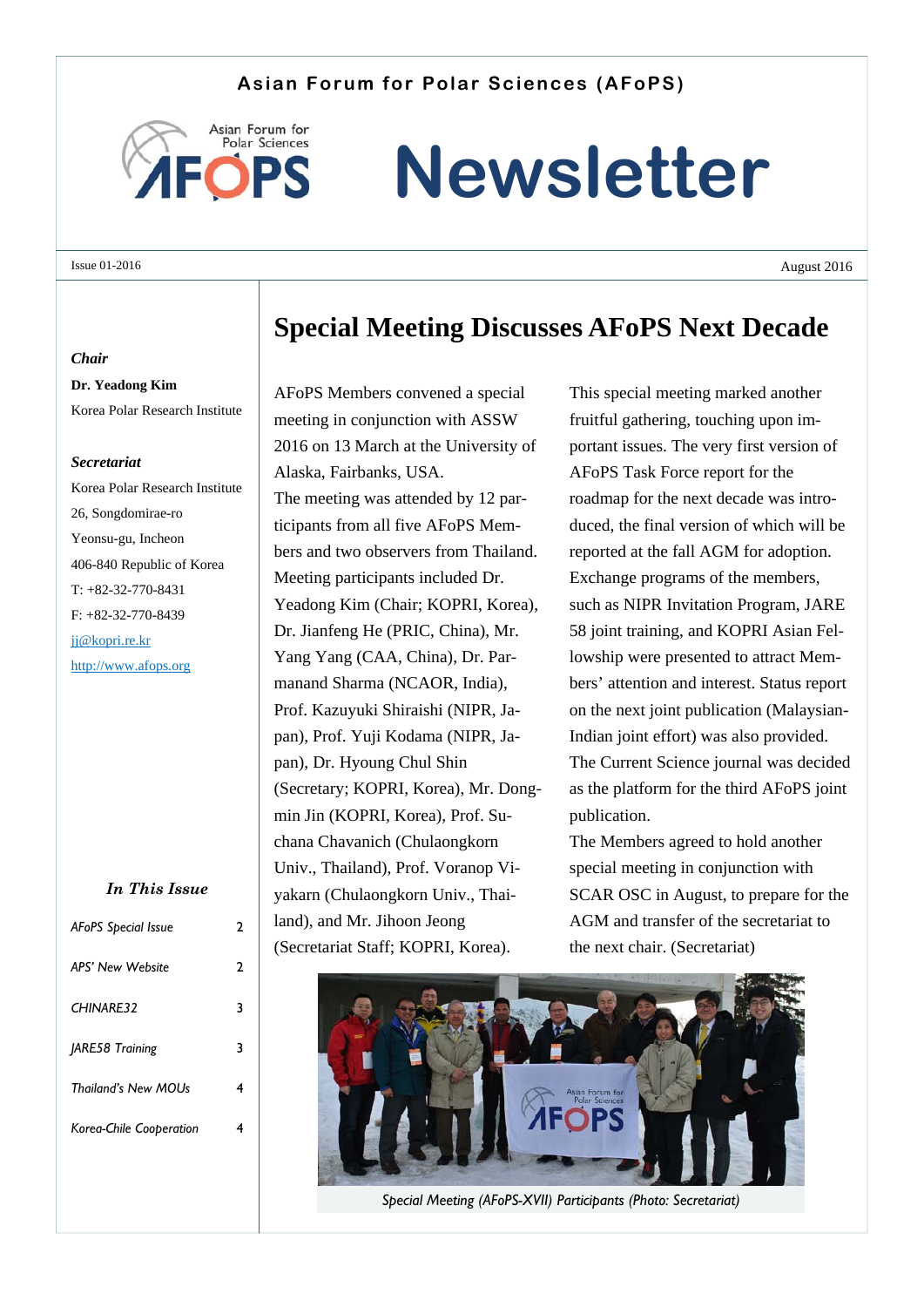# **Follow-up for AFoPS Special Issue in** *Polar Science*

Guest editor-in-chief once again showed their gratitude for contribution of AFoPS members, especially editors, authors of manuscripts, and of those who asked colleagues to submit articles for the AFoPS Special Issue of Polar Science. It has not been an easy goal to achieve, from making a call at AFoPS AGM in Port Dickson in 2014, to the publication of the Special Issue. Two copies of the volume have been sent to respective Members in late January this year for their reference. Two additional articles were accepted and completed editorial process after the Special Issue, thus published in the next issue (10:1) of Polar Science in March 2016. The two papers are on sediments from Schirmacher Oasis by Anish Kumar Warrier et al. and on precise gravity-field modeling in the Syowa station area by Yoichi Fukuda et al. With the addition of these papers, the total number of articles for the second AFoPS SI became 12. (Kentaro Watanabe, NIPR)



*Special Issue Published Dec. 2015*

## *Advances in Polar Science* **Launches New Website**

The Polar Research Institute of China (PRIC) has officially launched a new website for its scientific journal, Advances in Polar Science. Targeted at the

international scientific community, the website (http://www.apspolar.org) provides information about the journal, published articles, and instructions for authors who wish to submit papers to the journal. Advances in Polar Science is a peerreviewed English-language journal dedicated to the presentation of multidisciplinary achievements in Arctic and Antarctic research. APS is an open-access journal, funded by the PRIC. No publication fees are required and all articles are



*APS New Website (www.aps-polar.org)*

freely accessible on the website as soon as they are released, with an additional 500 printed copies distributed internationally. The journal is managed by an editorial board of both Chinese and international editors of various scientific disciplines. The journal is

> currently soliciting papers on polar research topics for 2016 and 2017. It accepts four types of contributions: reviews, articles, letters, and trends.

> New contributors to future issues, as well as any suggestions are always welcomed to get

in touch with the journal's editorial office (journal@pric.org.cn). (*APS* Editorial Office)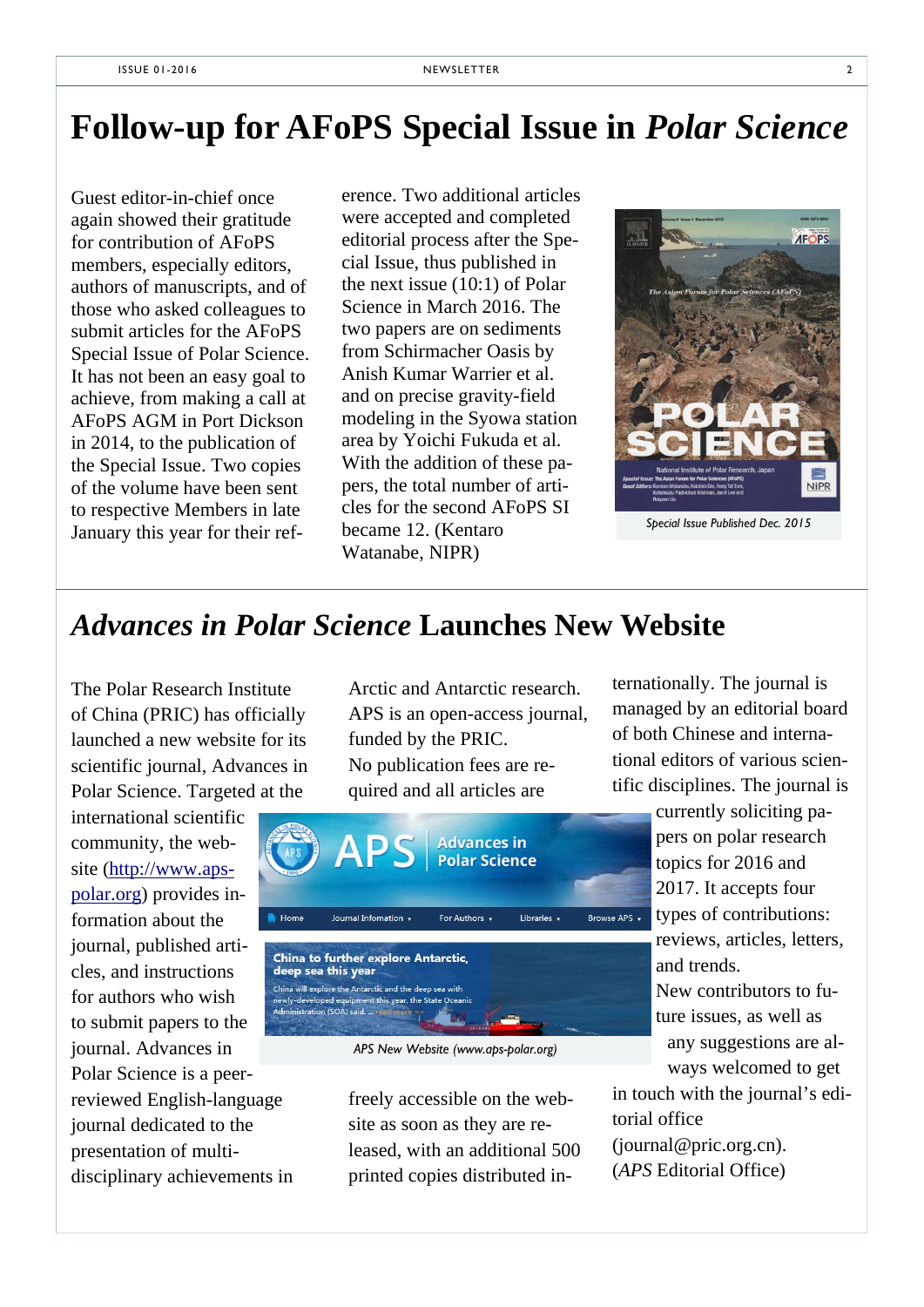# **China Successfully Completes 32nd Antarctic Expedition**

Chinese scientists have successfully completed the 32nd National Antarctic Research Expedition (2015/16) and tested the first fixed-wing aircraft.

During the 158-day expedition, started on November 7, 2015 and ended on April 13, 2016, the icebreaker Xue Long (Snow Dragon) sailed for about 30,000 nautical miles, carrying 277 scientists from more than 80 research institutions. China's first fixed-wing aircraft for polar flight (BT-67), named the "Snow Eagle", completed 47 flights covering 264 hours and nearly 80,000 km. The aircraft conducted airborne remote sensing and transport tasks.

China will develop a fleet of such fixed-wing aircraft, for



*CHINARE 32 Members land from Xue Long (Photo: PRIC)*

which a professional Antarctic aviation team will be needed, said Dr. Sun Bo from Polar Research Institute of China (PRIC) according to the Xinhua news agency.

> According to the report, the expedition team conducted marine environment assessment in waters around the Antarctic Peninsula and confirmed giant "wetland" beneath the Antarctic ice. During the mission the Chinese scientist collected 630 meteorite pieces, making China to have more than

12,000 meteorite pieces, following Japan and the United States in the

number of meteorite sample collection. (Source: Xinhua News)

## **Winter Training Course for JARE58 Candidates**

A winter training course was held in Norikura Highland for

JARE58 candidates from 7-11 March, with about 60 participants. Lectures on IGY and JAREs, for example, brief introduction of JARE58 plans, practical survival training over snow field, including one night camping etc., were given during the 5-day course. Candidates for an AFoPS geoscience project were invited from Indonesia and Mongolia to the course. All the candidates are

now having medical examination and the results will be as-



*Winter Training for JARE58 Candidates (Photo: NIPR)*

sessed for the final decision to nomination. As this is the first fiscal year for the IXth phase

JARE 6-year program, many new projects will start. Among

> them, the research projects titled, "Searching for Global Changes and Movements on Earth System through Antarctic Observations" is a top-down project of the highest priority. Most of the expedition members will be authorized in June and implementation plan for

JARE58 will be considered in detail by October. (Kentaro Watanabe, NIPR)